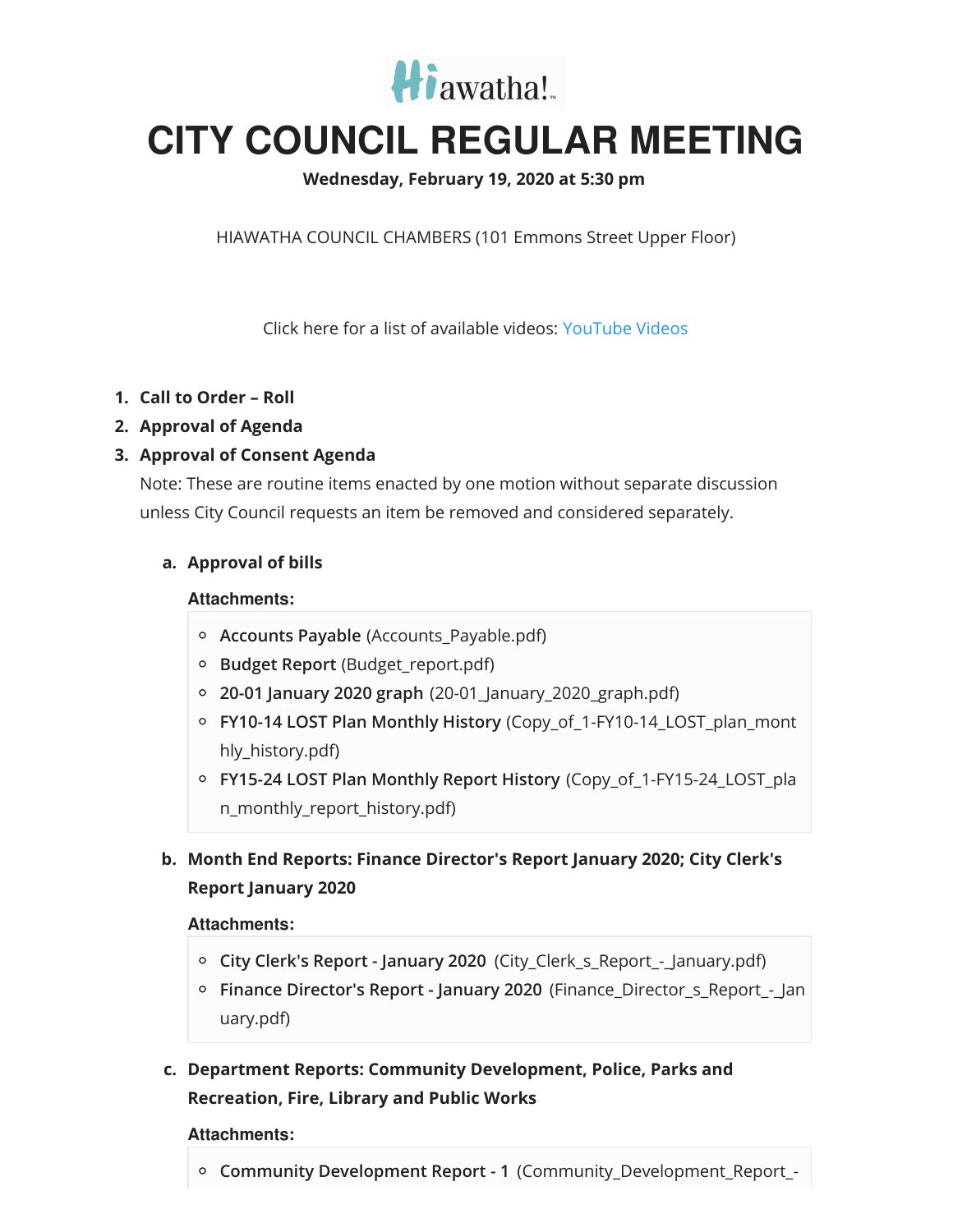$\_1.pdf$ 

- **Community Development Report - 2** (Community\_Development\_Report\_- \_2.pdf)
- **Police Report** (Police\_Report.pdf)
- **Parks and Recreation Report** (Parks\_Report.pdf)
- **Fire Report** (Fire\_Report.pdf)
- **Library Report** (Library\_Report.pdf)
- **Public Works Report** (Public\_Works\_Report.pdf)

## **4. Citizens Input**

(3 Minutes) Limited to items not on current agenda

**5. Report from Council Members / Mayor / City Administrator**

# **Business**

# **6. PUBLIC HEARING – to consider amending Hiawatha Code of Ordinances Chapter 3 Boundaries to add the Newly Annexed Territory ITC Midwest LLC-CIPCO**

## **Attachments:**

- **Chapter 3 Boundaries 3.01 Corporate limits DRAFT Ordinance** (CHAPTER\_3\_Bo undaries\_3.01\_Corporate\_limits.pdf)
	- **a. Consider 1st Reading**
	- **b. Consider waiving 2nd and 3rd Readings**
	- **c. Consider Adoption**
- **7. PUBLIC HEARING - Consider Resolution instituting proceedings to take additional action for the issuance of not to exceed \$3,100,000 general obligation capital loan notes**

## **Attachments:**

- **RESOLUTION INSTITUTING PROCEEDINGS TO TAKE ADDITIONAL ACTION FOR THE ISSUANCE OF NOT TO EXCEED \$3,100,000 GENERAL OBLIGATION CAPITAL LOAN NOTES** (RESOLUTION\_INSTITUTING\_PROCEEDINGS\_TO\_TAKE\_ADDITIONAL \_ACTION\_FOR\_THE\_ISSUANCE\_OF\_NOT\_TO\_EXCEED\_\_3\_100\_000\_GENERAL\_OBLI GATION\_CAPITAL\_LOAN\_NOTES.pdf)
- **8. PUBLIC HEARING -Consider Resolution instituting proceedings to take additional action for the issuance of not to exceed \$556,000 general obligation capital loan notes**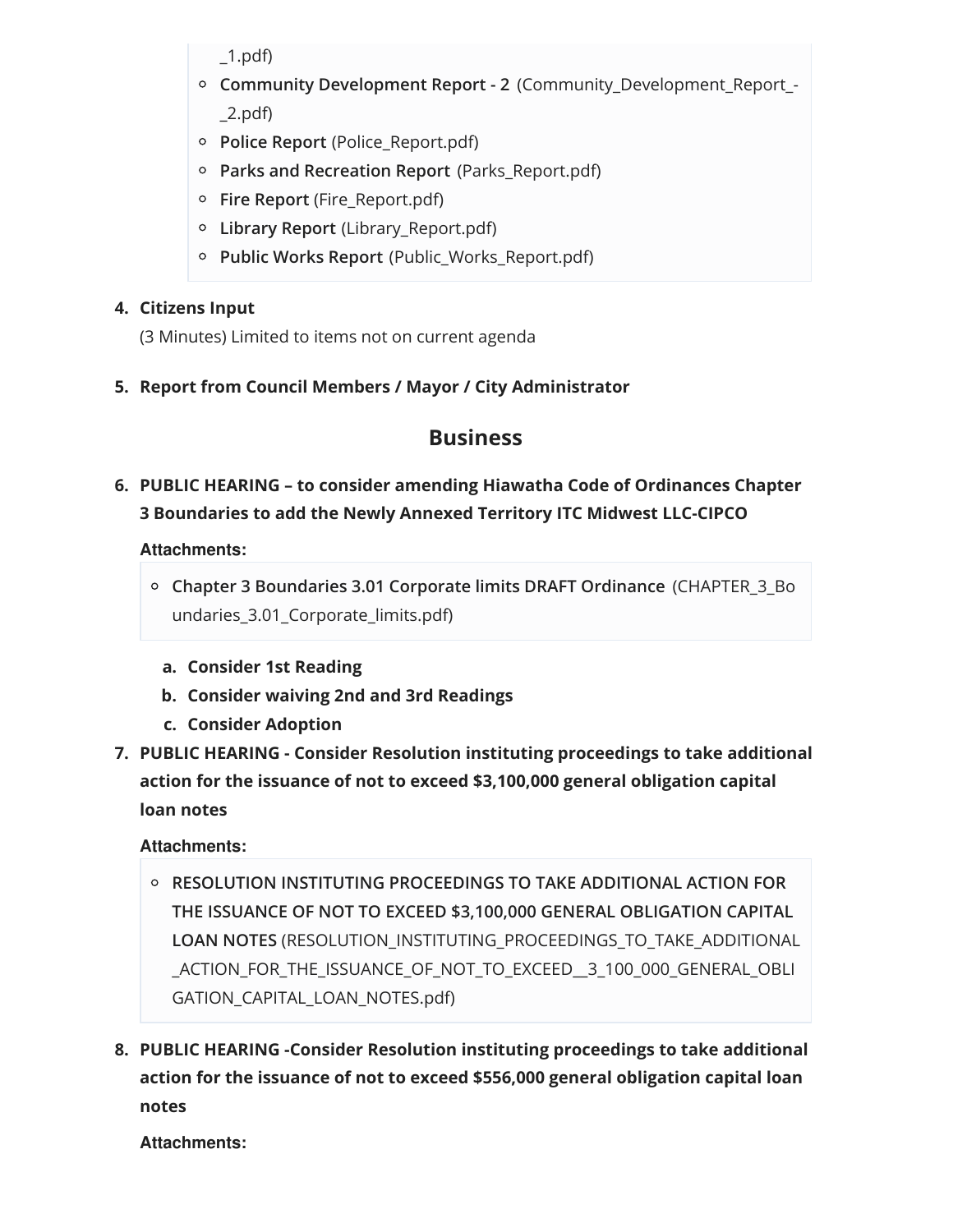- **RESOLUTION INSTITUTING PROCEEDINGS TO TAKE ADDITIONAL ACTION FOR THE ISSUANCE OF NOT TO EXCEED \$556,000 GENERAL OBLIGATION CAPITAL L OAN NOTES** (RESOLUTION\_INSTITUTING\_PROCEEDINGS\_TO\_TAKE\_ADDITIONAL\_ ACTION\_FOR\_THE\_ISSUANCE\_OF\_NOT\_TO\_EXCEED\_556\_000\_GENERAL\_OBLIGA TION\_CAPITAL\_LOAN\_NOTES.pdf)
- **9. PUBLIC HEARING -Consider Resolution instituting proceedings to take additional action for the issuance of not to exceed \$85,600 general obligation capital loan notes**

## **Attachments:**

- **RESOLUTION INSTITUTING PROCEEDINGS TO TAKE ADDITIONAL ACTION FOR THE ISSUANCE OF NOT TO EXCEED \$85,600 GENERAL OBLIGATION CAPITAL LO AN NOTES** (RESOLUTION\_INSTITUTING\_PROCEEDINGS\_TO\_TAKE\_ADDITIONAL\_A CTION\_FOR\_THE\_ISSUANCE\_OF\_NOT\_TO\_EXCEED\_\_85\_600\_GENERAL\_OBLIGATIO N\_CAPITAL\_LOAN\_NOTES.pdf)
- **10. Consider Resolution directing the advertisement for sale of \$3,645,000 (dollar amount subject to change) General Obligation Capital Loan Notes, Series 2020, and approving electronic bidding procedures and official statement**

## **Attachments:**

- **Official Statement** (Official\_Statement.pdf)
- **RESOLUTION DIRECTING THE ADVERTISEMENT FOR SALE OF \$3,645,000 (DOLL AR AMOUNT SUBJECT TO CHANGE) GENERAL OBLIGATION CAPITAL LOAN NOT ES, SERIES 2020, AND APPROVING ELECTRONIC BIDDING PROCEDURES AND OF FICIAL STATEMENT** (RESOLUTION\_DIRECTING\_THE\_ADVERTISEMENT\_FOR\_SALE\_ OF\_\_3\_645\_000\_GENERAL\_OBLIGATION\_CAPITAL\_LOAN\_NOTES\_\_SERIES\_2020\_\_A ND\_APPROVING\_ELECTRONIC\_BIDDING\_PROCEDURES\_AND\_OFFICIAL\_STATEME NT.pdf)
- **11. Consider Resolution setting a public hearing date (March 4, 2020 @ 5:30 P.M.) and order notice on proposed tax levy for FY 2021**

- **NOTICE OF PUBLIC HEARING PROPOSED PROPERTY TAX LEVY FY 2021** (NOTICE \_OF\_PUBLIC\_HEARING\_PROPOSED\_PROPERTY\_TAX\_LEVY\_FY\_2021.pdf)
- **RESOLUTION SETTING A PUBLIC HEARING DATE (MARCH 4, 2020 @ 5:30 PM) A ND ORDER NOTICE ON PROPOSED TAX LEVY FOR FY 2021** (20-\_Setting\_Public\_H earing Order Notice on Proposed Tax Levy for FY2021.pdf)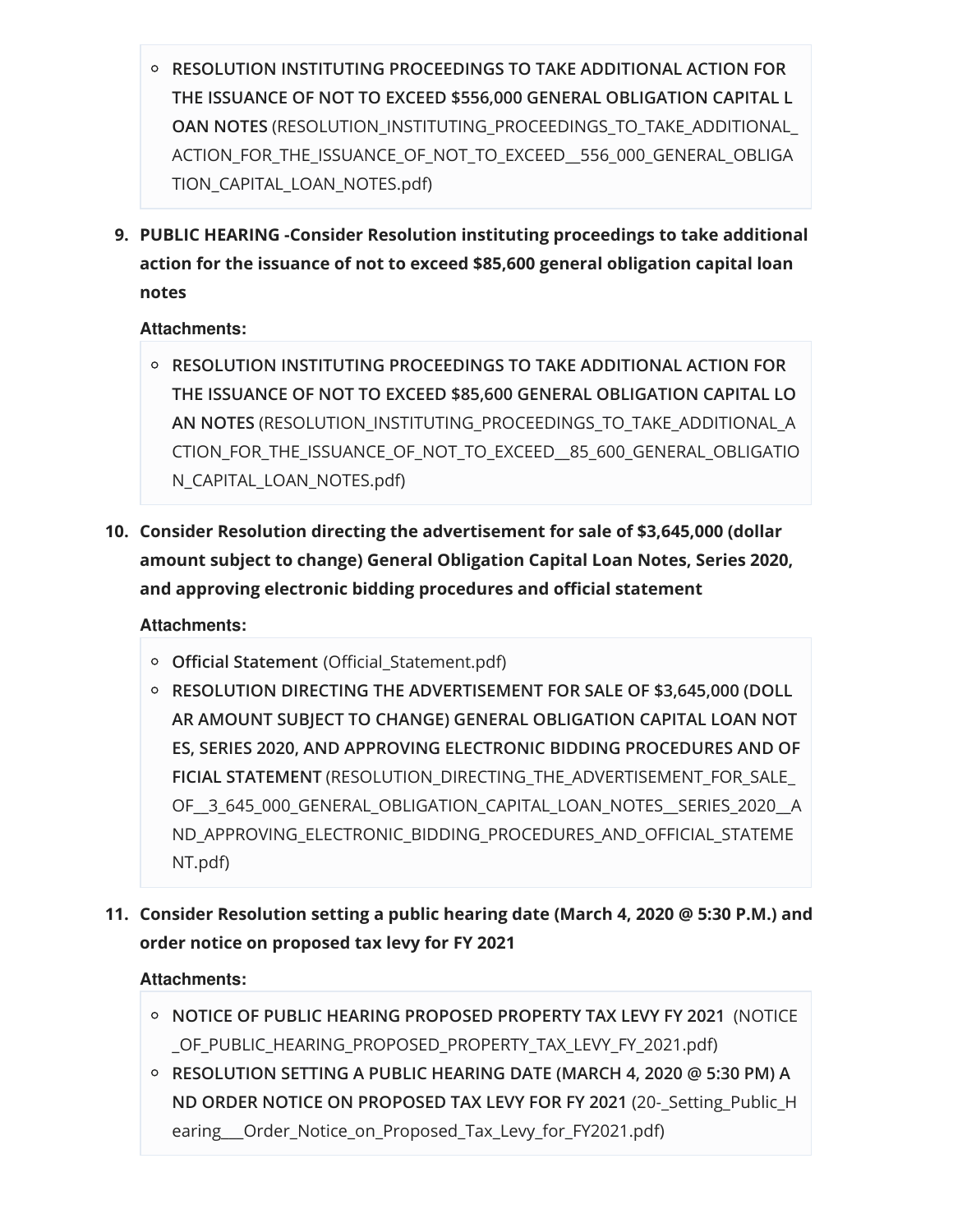## **12. 2019 Midtown Utility and Street Project**

## **Attachments:**

**2019 Midtown Utility and Street Project Photo** (2019\_Midtown\_Utility\_and\_Stree t\_Project\_Photo.jpg)

## **a. Consider Resolution approving Change Order #1 reflecting an increase**

#### **Attachments:**

- **2019 Midtown Utility and Street Project Change Order #1 Memo** (2019\_ Midtown\_Utility\_and\_Street\_Project\_Change\_Order\_\_1\_memo.pdf)
- **2019 Midtown Utility and Street Project Change Order #1** (2019\_Midtown \_Utility\_and\_Street\_Project\_Change\_Order\_\_1.pdf)
- **2019 Midtown Utility and Street Project Change Order #1 Resolution** (20- \_Change\_Order\_\_1\_2019\_Midtown\_Utility\_and\_Street\_Project.pdf)

### **b. Consider Resolution approving partial Pay Estimate #1**

#### **Attachments:**

- **2019 Midtown Utility and Street Project Pay App#1 Memo** (2019\_Midtow n\_Utility\_and\_Street\_Project\_Memo.pdf)
- **2019 Midtown Utility and Street Project Pay App #1** (2019\_Midtown\_Utilit y\_and\_Street\_Project\_Pay\_App\_\_1.pdf)
- **2019 Midtown Utility and Street Project Pay App #1 Resolution** (20-\_Parti al\_Pay\_Estimate\_\_1\_2019\_Midtown\_Utility\_and\_Street\_Project.pdf)

## **13. Center Point Road Improvement Project from Blairs Ferry Road to Clark Street**

#### **Attachments:**

**Center Point Road Improvements Blairs ferry Road to Clark Street Photo** (Cent er\_Point\_Road\_Improvements\_Blairs\_ferry\_Road\_to\_Clark\_Street\_Photo.jpg)

## **a. Consider Resolution approving partial Pay Estimate #1**

- **Center Point Road Improvement Project from Blairs Ferry Road to Clark Street Pay App #1 Memo** (Center\_Point\_Road\_Improvements\_Blairs\_ferry\_ Road to Clark Street Partial payment 1 memo.pdf)
- **Center Point Road Improvement Project from Blairs Ferry Road to Clark Street Pay App #1** (Center\_Point\_Road\_Improvements\_Blairs\_ferry\_Road\_t o\_Clark\_Street\_Pay\_App\_\_1.pdf)
- **Center Point Road Improvement Project from Blairs Ferry Road to Clark Street Pay App #1 Resolution** (20-\_Partial\_Pay\_Estimate\_\_1\_CPR\_Improve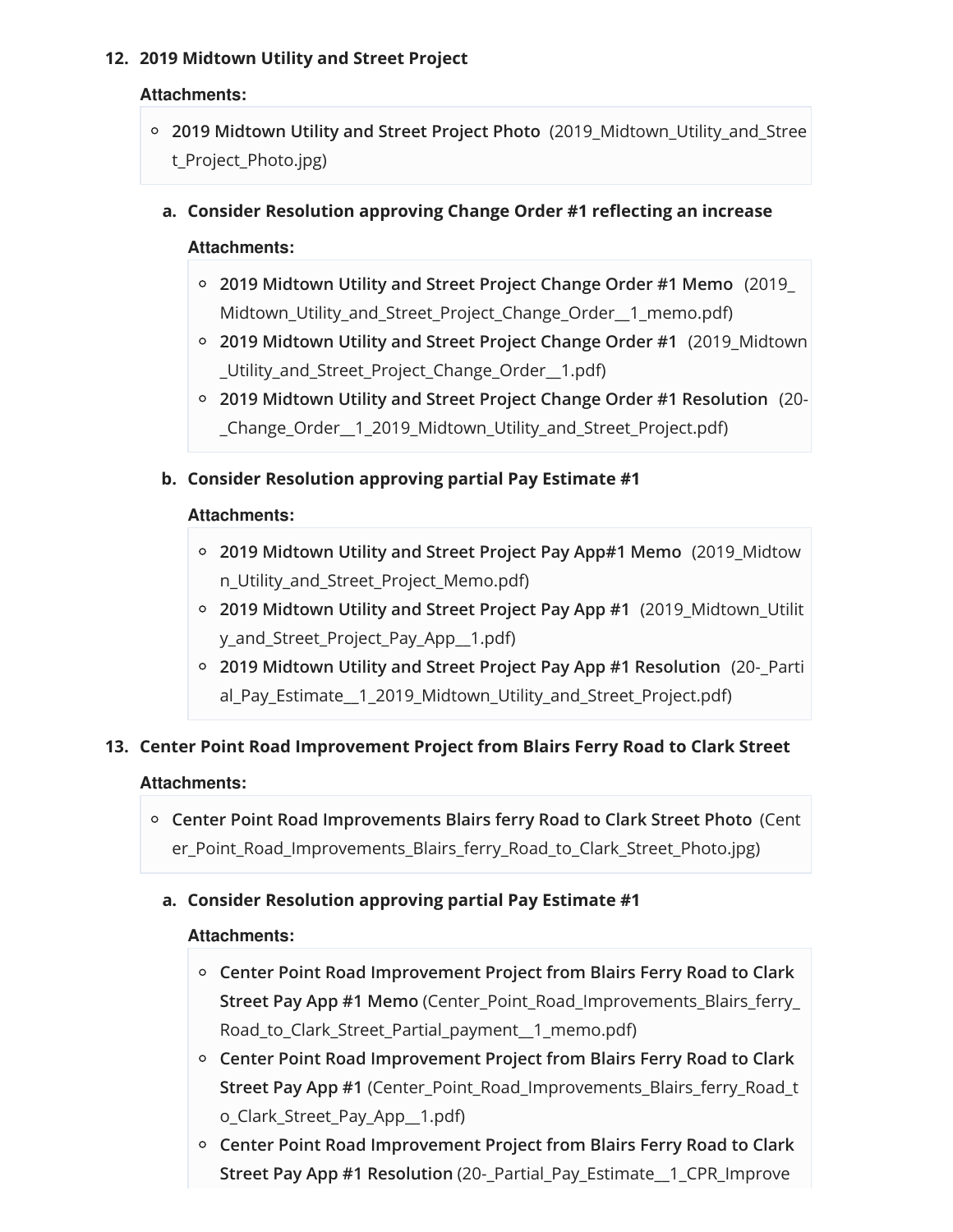#### **14. Auditing Services for FY 2020-2022**

#### **Attachments:**

- **RFP Audit for FY 20-22 Memo** (RFP\_Audit\_for\_FY\_20-22\_Memo.pdf)
	- **a. Consider Resolution authorizing Finance Director to proceed with Request For Proposals (RFP's)**

#### **Attachments:**

**RESOLUTION AUTHORIZING FINANCE DIRECTOR TO PROCEED WITH RFP' s FOR AUDITING SERVICES** (20-\_RFP\_S\_to\_Auditing\_Firms\_for\_FY2020-2022 .pdf)

#### **15. CDBG Housing Rehab**

#### **Attachments:**

```
2020 CDBG Memo - 301 2nd Avenue (2020_CDBG_Memo_-__301_2nd_Ave.pdf)
```
**a. Consider Resolution approving contractor Partial Payment Request #1 for 301 2nd Avenue**

#### **Attachments:**

- **2020 CDBG Partial Payment Request - 301 2nd Ave.pdf** (2020\_CDBG\_Parti al\_Payment\_Request\_-\_\_301\_2nd\_Ave.pdf)
- **RESOLUTION APPROVING PARTIAL PAY #1 FOR 301 2ND AVENUE** (20-\_20 20\_CDBG\_Payment\_Request\_\_1\_for\_301\_2nd\_Ave.pdf)

**b. Consider Resolution approving contractor Change Order Request #1 for 301 2nd Avenue**

#### **Attachments:**

- **2020 CDBG Change Order #1 Request - 301 2nd Ave** (2020\_CDBG\_Change \_Order\_\_1\_Request\_-\_\_301\_2nd\_Ave.pdf)
- **RESOLUTION APPROVING CHANGE ORDER #1 FOR 301 2ND AVENUE** (20 20\_CDBG\_Change\_Order\_\_1\_Request\_-\_\_301\_2nd\_Ave.pdf)

#### **16. City of Hiawatha Curb Ramp and Crosswalk ADA Transition Plan**

- **Curb Ramp and Crosswalk ADA Transition Plan Memo** (ADA\_memo.pdf)
	- **a. Review of ADA transition plan**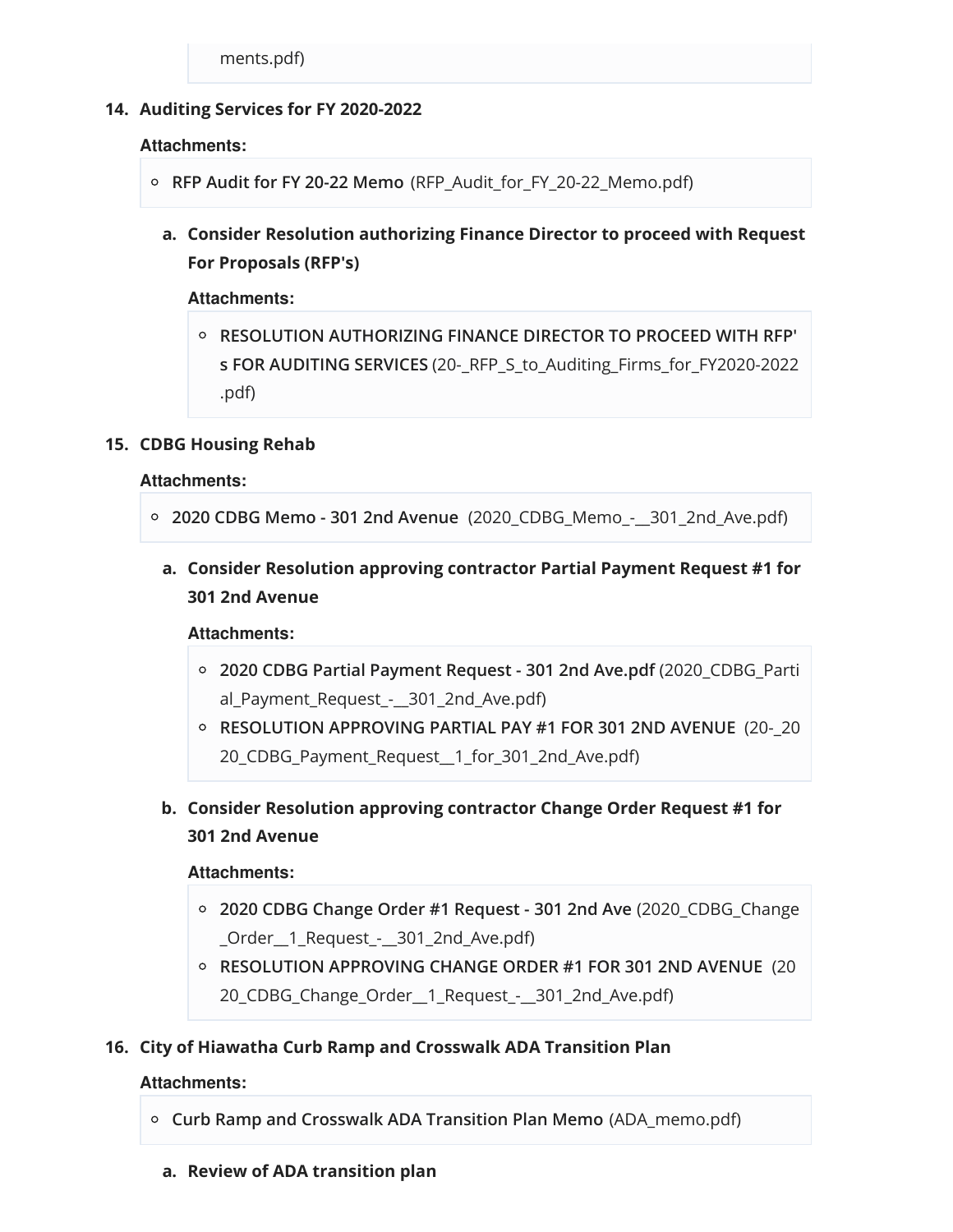#### **Attachments:**

- **Curb Ramp and Crosswalk ADA Transition Plan** (Americans\_with\_Disabiliti es\_Act\_Hiawatha.pdf)
- **b. Consider Resolution approving curb ramp and crosswalk ADA Transition Plan**

#### **Attachments:**

- **RESOLUTION APPROVING A HIAWATHA 2020 AMERICANS WITH DISABILI TIES ACT TRANSITION PLAN** (20-\_ADA\_Curb\_Ramp\_and\_Crosswalk\_Transit ion\_Plan.pdf)
- **17. Consider Resolution approving adding staff, setting pay and employee benefits for FY2020 and FY2021**

#### **Attachments:**

- **Adding Staff FY20 and FY21 Memo** (Memo-Adding\_Staff\_FY20\_and\_FY-21.pdf)
- **RESOLUTION ADDING STAFF FY20 AND FY21** (20-\_Resolution\_Adding\_Staff\_FY20 \_and\_FY21\_Approval.pdf)
- **18. Consider Resolution supporting recognition of Arbor Day on April 25, 2020**

#### **Attachments:**

- **Arbor Day Memo** (Arbor\_Day\_Memo.pdf)
- **RESOLUTION SUPPORTING RECOGNITION OF ARBOR DAY ON APRIL 25, 2020** ( 20-\_Arbor\_Day\_Proclamation.pdf)

#### **19. Hiawatha Public Library Expansion and Renovation Project**

**a. Consider Resolution acknowledging the Library Board's Resolution #20-02 and authorize Finance Director to issue payment for Pay Estimate #8**

#### **Attachments:**

- **Hiawatha Public Library Expansion and Renovation Project Pay Estimate #8 Memo** (Pay\_Estimate\_\_8\_Library\_Expansion\_and\_Renovation\_Project\_M emo.pdf)
- **Hiawatha Public Library Expansion and Renovation Project Pay Estimate #8 Resolution** (20-\_Pay\_Estimate\_\_8\_Library\_Expansion\_and\_Renovation\_P roject.pdf)
- **b. Consider Resolution acknowledging the Library Board's Resolution #20-03 and authorize Finance Director to issue payment for Pay Estimate #9**